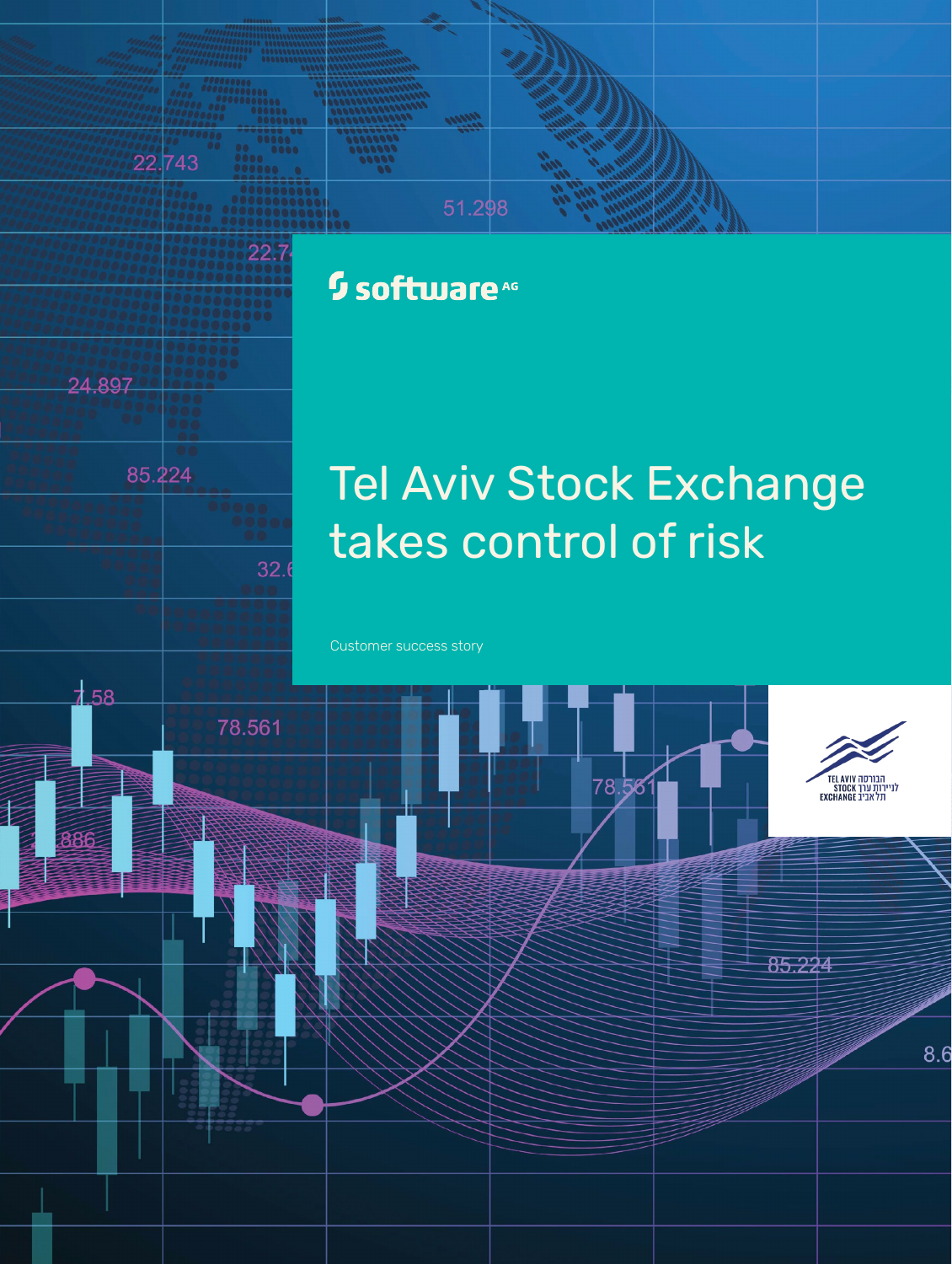"We chose to keep Adabas & Natural in our move to Linux because we wanted to keep the 20-30 years of knowledge that resided on the back-end system. We will continue using Adabas & Natural as we see a good connection between new features—including DevOps and cloud—and the new world."

– Hezi Shirazi | System Architecture Back Office, TASE



#### **Customer Profile**

The Tel Aviv Stock Exchange (TASE) provides investors with a reliable and comprehensive trading platform for a wide range of securities and financial instruments including shares, bonds, Treasury bills, ETFs, options and futures of foreign currency exchange rates.

#### **New challenges**

- Stay at the forefront of technology in order to reduce risk, improve capabilities and achieve non-stop operations
- Retain knowledge and critical Natural
- Implement DevOps to give developers more speed and agility

#### **Software AG solutions**

- NaturalONE—Eclipse®-based IDE
- 

#### **Key benefits**

- 
- The advantages of a tailor-made, mission-critical application
- Complies with international standards, security and regulations
- Ability to develop in other languages and models
- Improves version management
- More developers can work with trading system platform

### Embracing the new, leveraging the old

The Tel Aviv Stock Exchange (TASE), the only exchange in Israel, understands competition. It competes for market share with digital-first fintech firms as well as some of the biggest, most powerful exchanges in the world. And, as Israel is the second-largest home of high-tech startups (next to Silicon Valley), TASE also must compete for IPOs. To do this, the exchange had to modernize its technology.

TASE needed to be able to offer digital services on par with new FinTech firms, while adhering to local and global regulations. It also needed to provide services that compete with the larger first-tier exchanges like Nasdaq®, LSE and NYSE.

Its first project was to move its clearing and settlement system based on Adabas & Natural to Linux, where its trading system resides. The Linux operating system is less expensive to operate and maintain and, as an open source platform, provides TASE with a wider selection of development and versioning tools.

With the help of Software AG, TASE seamlessly rehosted more than 10,000 Natural programs and Adabas databases that processed more than 300,000 clearing and settlement transactions per day from its legacy environment to Linux. This move reduced costs and minimized risks while keeping the advantages of its tailor-made, mission-critical applications and back-end data.

## DevOps for all

For the next phase, TASE wanted to bring all its programmers together under one DevOpsbased architecture. Software AG's Eclipse-based development environment, NaturalONE, integrated easily with the DevOps environment already being used by TASE's Java®, C++ and Python® programmers.

Now development of new applications and enhancements to existing applications is guided by the same DevOps standards and procedures regardless of programming language or models.

The move to NaturalONE and DevOps also ensured programmers had access to the latest state-of-the art tools for agile development and deployment. For example, the ability to control the development environment with open source version control systems like Git is proving invaluable to meeting regulatory requirements.

Regulatory requirements—local and global—meant that TASE needed versioning control for critical systems. TASE produces indexes where the calculations change continually, depending upon new securities and payment events. Version control is paramount so that regulators can see what changes were made and when.

Improved version management means it requires less effort for programmers, with more control of changes and quicker, more agile development.

Prior to the introduction of NaturalONE, programmers did not have access to any easy tools to merge and evaluate changes made when different programmers worked on the same piece of code.

Relying on manual scans to identify applicable changes was time-consuming and risky.